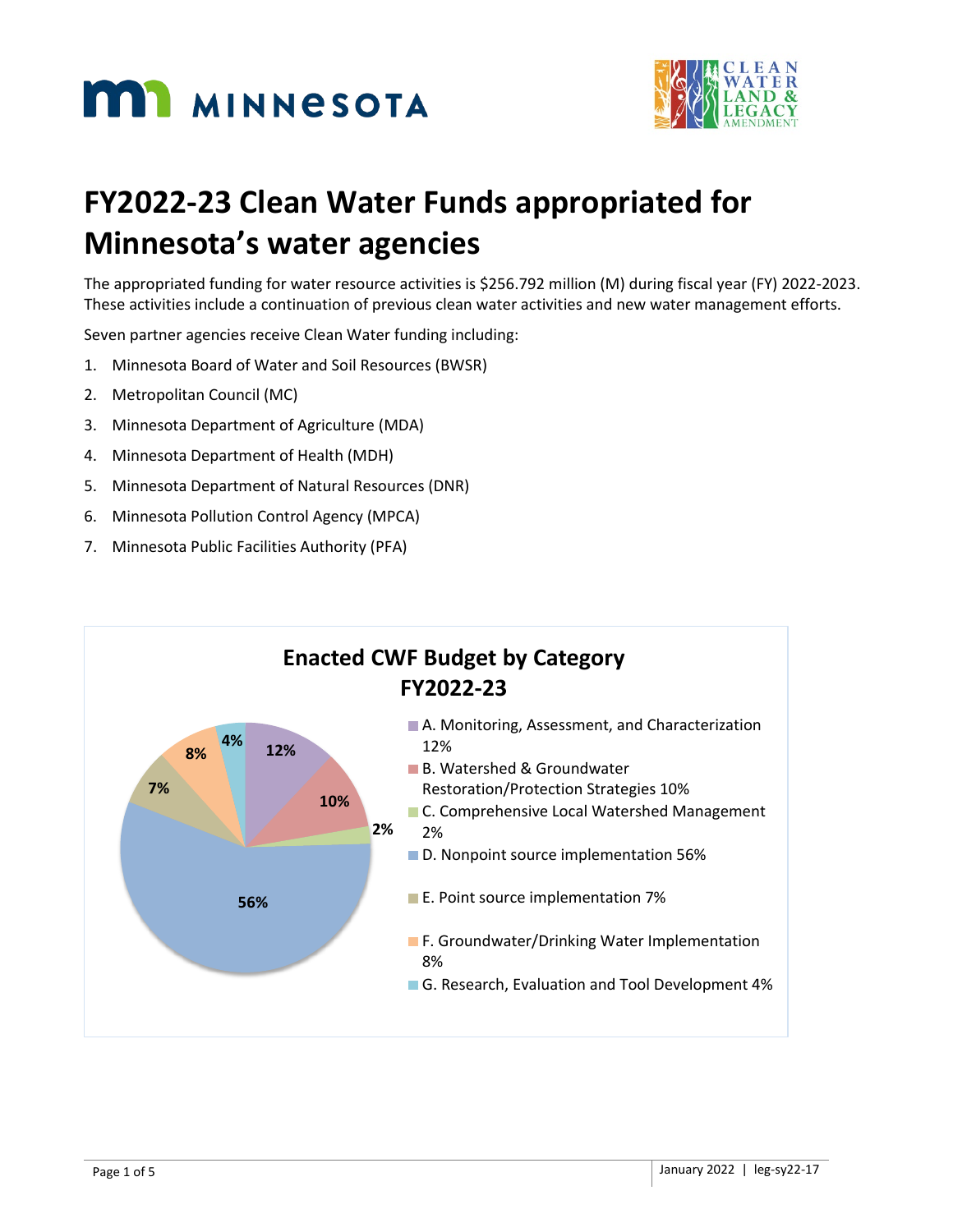| FY22-23 Enacted CWF budget by functional category                | <b>Enacted CWF</b><br>budget by<br>category<br>FY2022-23<br>(000) | <b>Percent of</b><br>total |
|------------------------------------------------------------------|-------------------------------------------------------------------|----------------------------|
| A. Monitoring, Assessment, and Characterization 12%              | \$30,802                                                          | 12%                        |
| B. Watershed & Groundwater Restoration/Protection Strategies 10% | \$26,261                                                          | 10%                        |
| C. Comprehensive Local Watershed Management 2%                   | \$5,808                                                           | 2%                         |
| D. Nonpoint source implementation 56%                            | \$144,584                                                         | 56%                        |
| E. Point source implementation 7%                                | \$18,856                                                          | 7%                         |
| F. Groundwater/Drinking Water Implementation 8%                  | \$20,002                                                          | 8%                         |
| G. Research, Evaluation and Tool Development 4%                  | \$9,921                                                           | 4%                         |
| <b>Total State Agency CWF Budget</b>                             | \$256,234                                                         | 100%                       |
| Clean Water Council Budget                                       | \$550                                                             |                            |
| Legislative Coordinating Commission                              | \$8                                                               |                            |
| <b>Total Clean Water Fund Budget</b>                             | \$256,792                                                         |                            |
| <b>Total Implementation (NPS, PS, GW/DW)</b>                     | \$183,442                                                         | 72%                        |

#### **Minnesota Board of Water and Soil Resources**

BWSR is allocated \$141.8M from the Clean Water Fund (CWF) for these activities:

- \$45.828M: Competitive grants for on-the-ground water quality implementation projects including surface and drinking water protection/restoration, resource protection and enhancement, and acceleration of local government technical assistance. Supports local efforts to ensure compliance with buffer requirements, supports conservation drainage management and assistance, and provides for oversight, results measurement, and evaluation of projects.
- \$49.372M: Coordinated Watershed Approach including support for accelerated implementation of watershed-based local water plans, and non-competitive, performance-based grants for local governments to implement projects that are identified and prioritized in plans developed under the One Watershed, One Plan program, or under the Metropolitan Surface and Ground Water Management frameworks.
- \$22.6M: Permanent conservation easements to address local priorities, including: wetland restoration easements, new working lands floodplain easements, critical shoreland protection easements, MN Conservation Reserve Enhancement Program (MN CREP) with federal match, and targeted wellhead/drinking water protection easements. All programs are voluntary; priority for targeted wellhead easements to be placed on land located where the drinking water supply is designated with high or very high vulnerability.
- \$24M: Grants to Soil and Water Conservation Districts**:** To supplement, in equal amounts, each Soil and Water Conservation District's general service grant.

BWSR oversees the state's non-point restoration and protection efforts by working in partnership with more than 240 local units of government and private landowners; 90% of BWSR's CWF recommended appropriation is distributed locally. For more information, contact Assistant Director Angie Becker Kudelka at 612-616-5112 or [angie.beckerkudelka@state.mn.us.](mailto:angie.beckerkudelka@state.mn.us)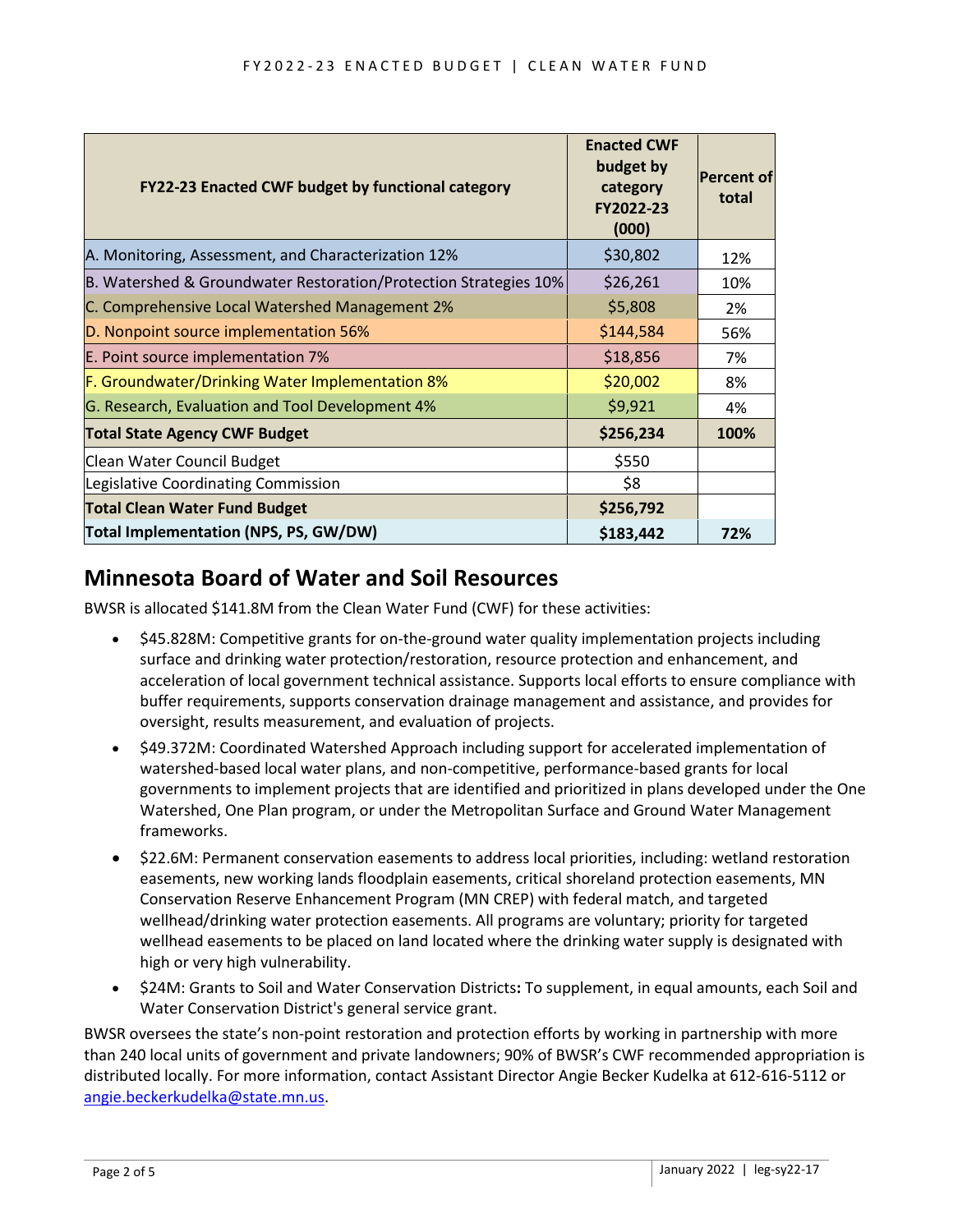# **Metropolitan Council**

The MC is allocated \$3.088M from the CWF to address water supply issues which includes these activities:

- Supporting communities implementing projects that address emerging drinking water supply threats, provide cost-effective regional solutions, leverage inter-jurisdictional coordination, support local implementation of wellhead protection plans, and prevent degradation of groundwater resources.
- Provide grants to communities to encourage implementation of water demand reduction measures by municipalities in the metro area. The Council will encourage communities to implement measures that have proven to reduce water use.

For more information, contact General Manager Leisa Thompson at 651-602-1105 or [leisa.thompson@metc.state.mn.us.](mailto:leisa.thompson@metc.state.mn.us)

### **Minnesota Department of Agriculture**

The MDA is allocated \$20.24M from the CWF for these activities:

- \$6M: Continue to implement the Minnesota Agricultural Water Quality Certification program statewide and reduce backlog of applications.
- \$3.42M: Work with farmers, agricultural community, and local government to demonstrate, evaluate and implement conservation practices that support the impaired waters process.
- \$6.74M: Increase water monitoring and accelerate activities to reduce nitrate in groundwater.
- \$4.08M: Research and implementation of perennials, winter annuals, and cover crops through the Forever Green Initiative and support for the Minnesota Water Research Digital Library.

For more information, contact Director of Government Relations Peder Kjeseth at 651-201-6607 or [peder.kjeseth@state.mn.us.](mailto:peder.kjeseth@state.mn.us)

### **Minnesota Department of Health**

The MDH is allocated \$11.91M from the CWF to keep drinking water safe for everyone, everywhere in Minnesota:

- \$9.01M: Protect drinking water sources through wellhead and surface water intake protection plans and implementation grants to local public water systems, source water surveillance; and development and funding local implementation of groundwater protection strategies.
- \$2.9M: Prepare for future threats to drinking water by developing health-based guidance for federally unregulated contaminants. Proactively address threats to safe drinking water through development of a statewide drinking water action plan based on recommendations from the UM Future of Drinking Water report.

For more information, contact Water Policy Manager Tannie Eshenaur, at 651.334.5854 or [tannie.eshenaur@state.mn.us.](mailto:tannie.eshenaur@state.mn.us)

#### **Minnesota Department of Natural Resources**

The DNR is allocated \$17.465M from the CWF for these activities:

- \$2.5M: Target implementation, helping state and local partners identify the most pressing water quality issues and prioritize and implement targeted solutions.
- \$10.15M: Assess surface waters, measuring stream flow, assessing lake biology, and assessing mercury and other contaminants in fish from lakes and streams.
- \$3.7M: Maintain and install groundwater level monitoring, modeling aquifer levels and groundwater movement to help communities protect and sustainably manage water supplies.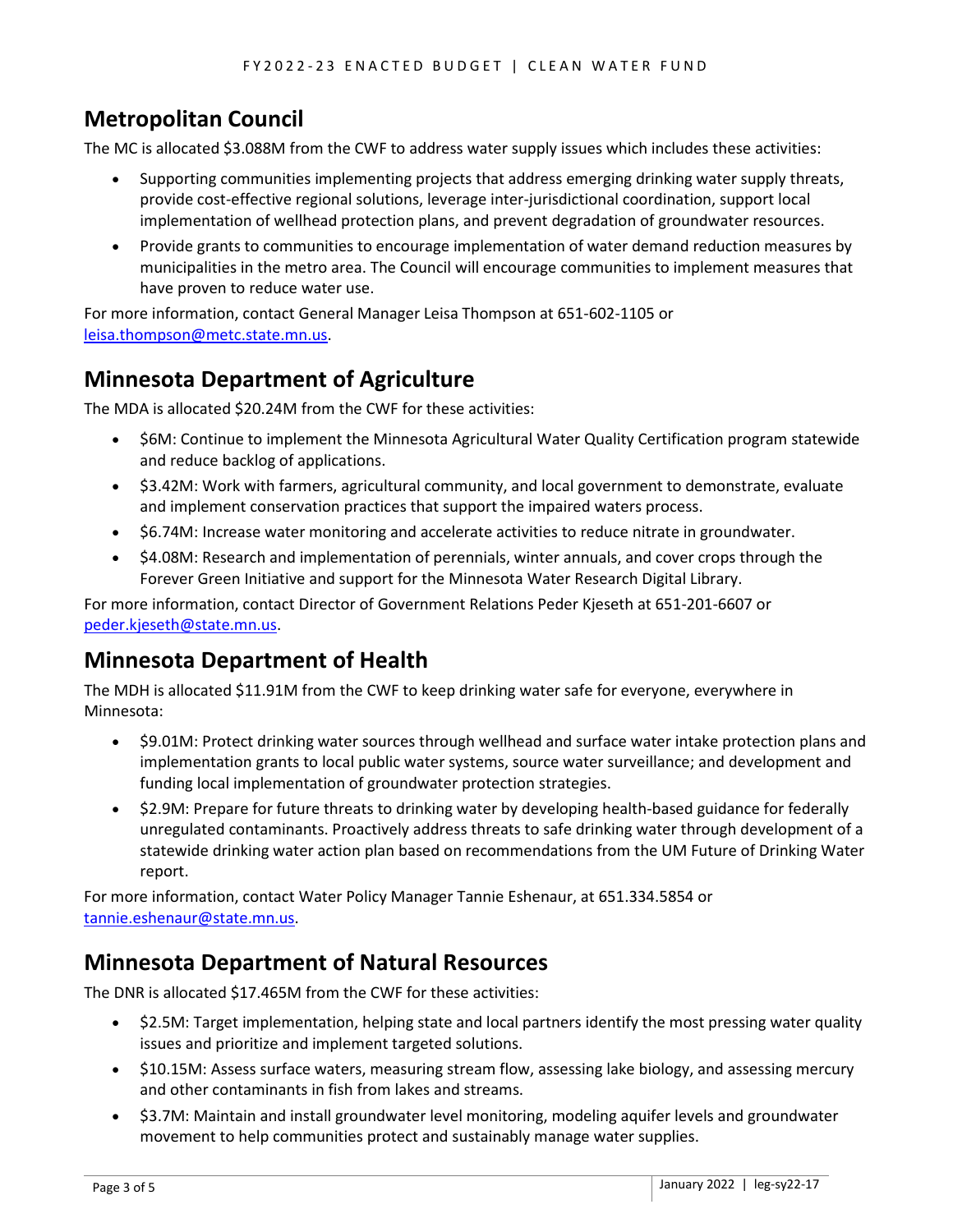• \$1.115M: Provide foundational information, maintaining LiDAR and watershed boundary data, inventory of forest best management practices, mapping, and analyzing riparian buffers.

For more information, contact Assistant Commissioner Jess Richards at 651-259-5379 or [jess.richards@state.mn.us.](mailto:jess.richards@state.mn.us)

## **Minnesota Pollution Control Agency**

The MPCA is allocated \$42.177M from the CWF for these activities:

- \$14.432M: Continue accelerated monitoring and assessment efforts from the previous funding cycle to characterize conditions of our water resources.
- \$13.451M: Support local government through development of watershed protection and restoration strategies that diagnose sources of problems and provide information to help local water planners prioritize and target solutions. Continue the traveling "We Are Water" exhibit to further citizen engagement on clean water issues around the state.
- \$7.724M: Enhance groundwater assessment, drinking water protection and subsurface sewage treatment systems (SSTS).
- \$3.7M: Ramp up efforts associated with nonpoint and point source implementation, including Great Lakes restoration.
- \$0.52M: Chloride reduction efforts: Assist communities in reducing salt at the source.
- \$2.35M: Four projects for which MPCA is fiscal agent, including Clean Water Council, Red River Watch, Friends of the Minnesota Valley River Watch and Voyageurs National Park Water Quality.

For more information, contact Assistant Commissioner Katrina Kessler at [katrina.kessler@state.mn.us.](mailto:katrina.kessler@state.mn.us)

### **Minnesota Public Facilities Authority**

The PFA is allocated \$16.136M from the CWF for these activities:

- \$15.936M: Point Source Implementation Grants program, providing grants to help cities upgrade water treatment facilities to meet more protective requirements to improve water quality.
- \$0.200M: Small Community Wastewater Treatment program, providing loans and grants to help small unsewered communities with technical assistance and construction funding to replace non-complying individual septic systems with community SSTS.

The PFA administers state water infrastructure loan and grant programs, primarily for municipal wastewater and drinking water projects. The majority of PFA funding comes from non-CWF sources. For more information, contact Executive Director Jeff Freeman at 651-259-7465 or [jeff.freeman@state.mn.us.](mailto:jeff.freeman@state.mn.us)